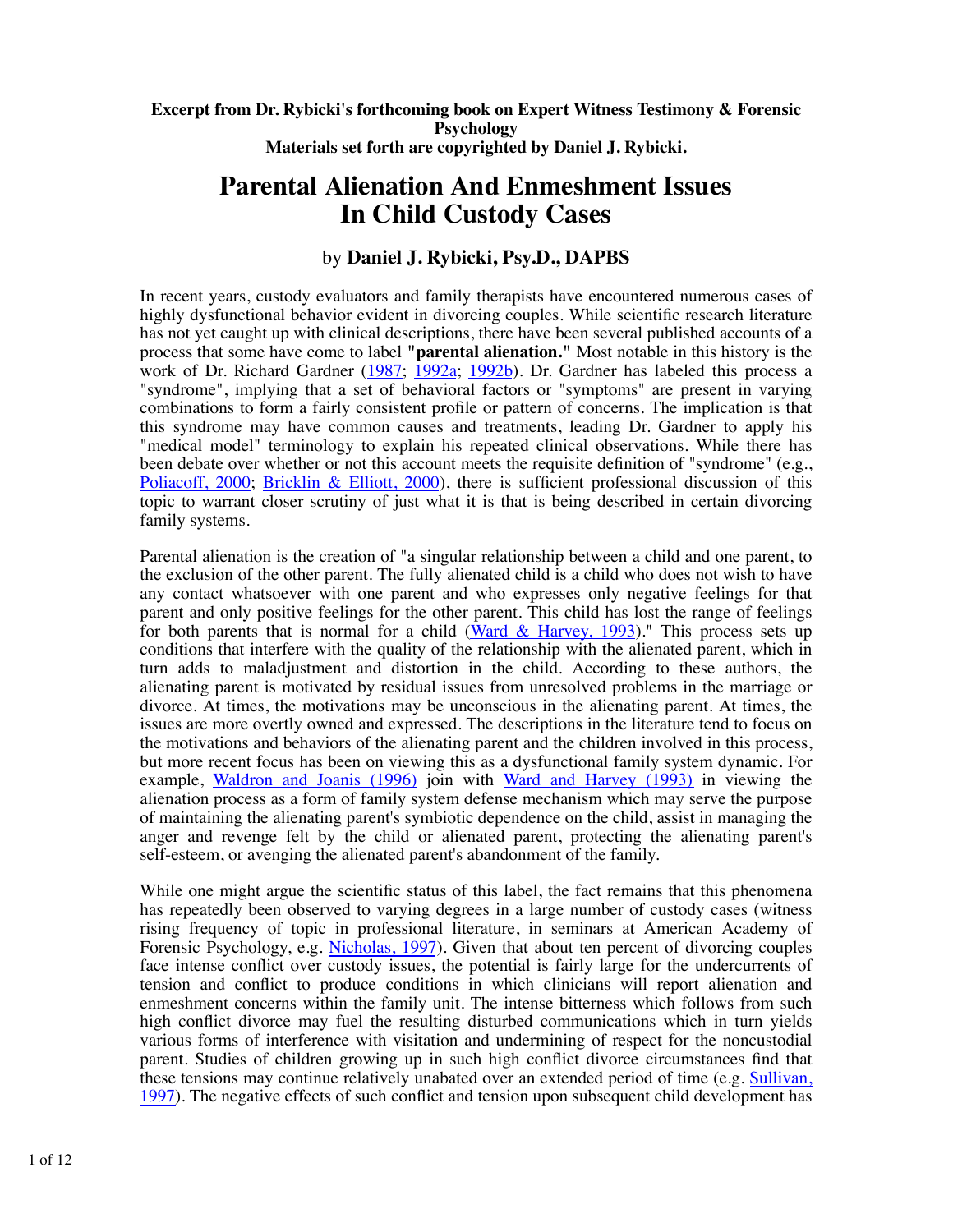been described elsewhere by authors such as Johnston (1989; 1994; 1995) and clearly documents that children who are caught in such battle zones will often develop a number of psychological problems and adjustment concerns. While debate continues over whether or not the Parental Alienation Syndrome is a term that meets Frye and Daubert standards (e.g., Bricklin & Elliott, 2000; Dallam, 1998; Garber, 1996; Poliacoff, 2000; Wood, 1994), there are several recent reports by sources such as Clawar and Rivlin (1991), Lund (1995), Turkat (1994), Stahl (1999) and Hysjulien, Wood,  $\&$  Benjamin (1994) have helped to establish this phenomenon as a major concern in child custody matters. These authors point out the importance of considering the impact of parental alienation in seeking to resolve custody and visitation disputes, particularly since this process often plays a prominent role in causing unnecessary disruption in visitation and in the promotion of the relationship with the noncustodial parent. Legal and therapeutic interventions have been suggested by Gardner (1992a; 1992b) which are endorsed by these authors as well.

Gardner (1987) is credited as being the first to coin the term "parental alienation", although Stahl (1999) suggests that the rudiments of this family process were reported earlier by Wallerstein and Kelly (1980) when they discussed the alignment process in divorcing families. Others picked up the study of this issue by examining the nature of high conflict divorce, with Johnston and her colleagues offering useful insight into this dynamic (Johnston, 1989; 1993; Johnston & Campbell, 1988). Additional support for the value of Gardner's conceptual model comes from work by Dunne & Hedrick (1994), Rand (1997) and Nicholas (1997). Gardner's criteria were found useful for differentiating cases of parental alienation from other types of postdivorce concerns. As reported by **Dunne & Hedrick** (1994), the cases of parental alienation syndrome appeared to be primarily a function of the pathology of the alienating parent and that parent's relationship with the children. The research by Nicholas suggests that the alienating parent may not always display pronounced pathology, but commonly share the feature of a tendency to distort reality. In the more severe cases, the alienating parent demonstrates marked personality disturbance.

The common clinical account in the literature describes the mother as the alienating parent, with father being the parent who is the outcast, rejected by the children, and prevented from developing an effective parent-child relationship with these children of divorce. While we will summarize this model in the paragraphs below, it should be noted that the alternative arrangement could be reported wherein father is viewed as the alienating parent, particularly when they serve in the primary custodial role.

As set forth in the literature, however, the mother is generally seen as the alienating parent and the father is the target (Gardner, 1992a; 1992b ; Ward & Harvey, 1993). A campaign of denigration is described by these authors where the father is cast into the role of the villain, with the mother playing the victim role and the child instructed to fear and reject the father. Gardner describes the "programming mother" as angry, critical, and distant. Elements of projection, overprotectiveness, reaction formation, and fury are outlined as underlying factors. Programming of the child may be very overt or very subtle. Name calling, innuendo, and nonverbal forms of hostility may emerge in the course of the alienation process. Destruction of remnants of the father (including gifts given to the child by the father) may be part of a pattern of programming. More subtle forms may include baring the father from coming to the door.

"A common maneuver is to require the visiting father to park his car in front of the house and blow the horn when he arrives. He is not permitted to come to the doorstep, let alone, ring the bell. Although not stated, the implication here is that this very act might somehow contaminate the whole household (Gardner, 1987, p.86)."

The answering machine is commonly used to screen calls, and the father's messages may be lost or erased. Father is clearly on the unacceptable list of callers. Rigid adherence to a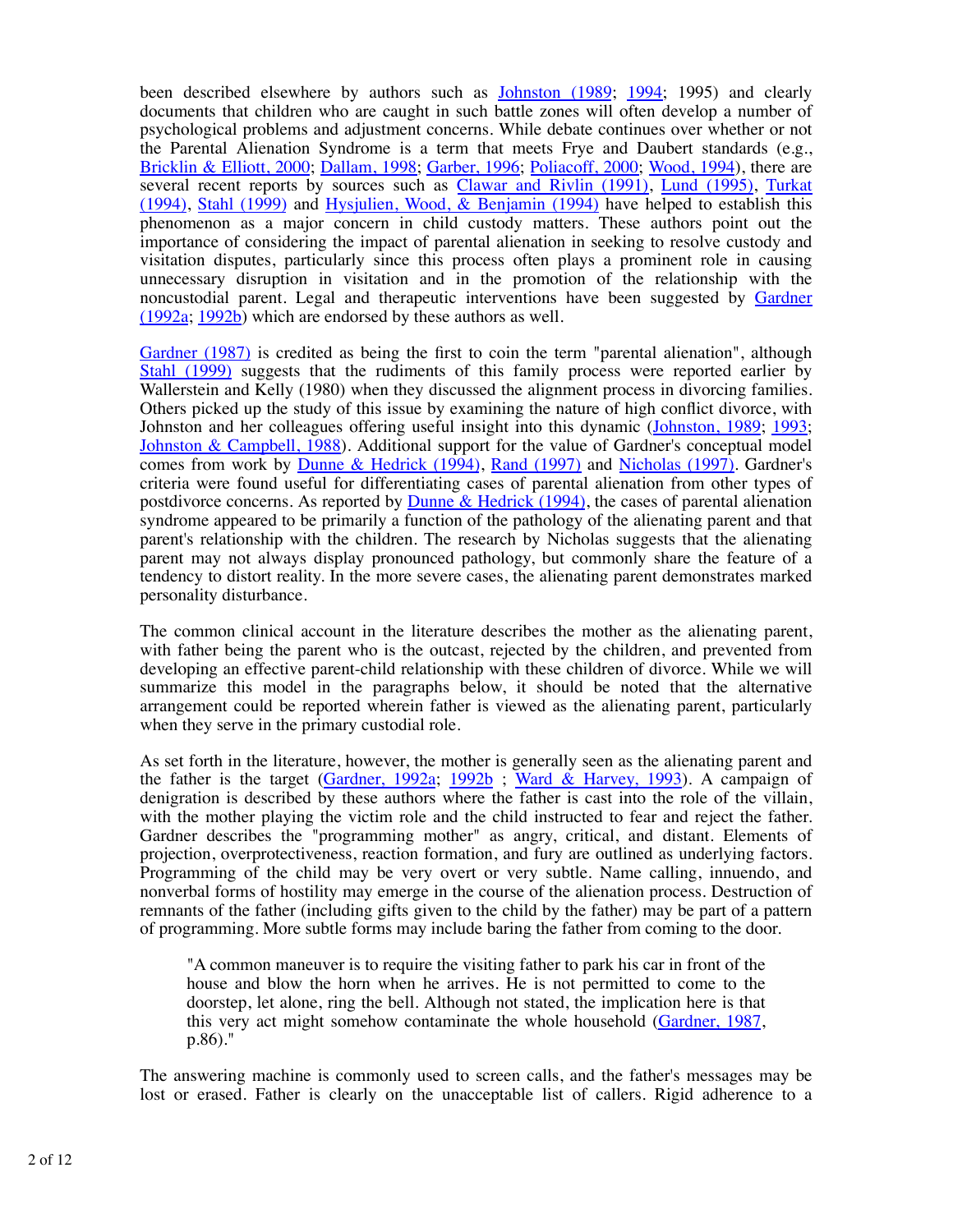visitation schedule and threats of calling the police are also seen by Gardner as forms of programming and manipulation. "Visitation obstructionism is a very powerful vengeance maneuver...[as is] ...withholding the children (Gardner, 1987, p.93.)." Gardner goes on to note how the mother will imply that father is ill-equipped to care for the child by preventing him access to the child when minor illness is present in the child. Sarcasm, criticism, and efforts to align with the children against the father are also noted.

"There are a wide variety of other ways in which a mother may contribute to the child's alienation against the father. She may not forward to him copies of school reports...She may refuse to allow the father to join with her in teacher's conferences...A common maneuver is not giving the father copies of school photographs (Gardner, 1987, p.95.)."

Gardner notes that these efforts at alienation have included taking the child to a therapist without the consent of the other parent, and then expressly prohibiting the therapist from communicating with the father.

"Unfortunately, many therapists go along with this and thereby unwittingly contribute to the perpetuation of their patient's parental alienation. Confidentiality is used here in the service of perpetuating psychopathology (Gardner, 1987, p.98.)."

Varying degrees of alienation have been described, ranging from mild to moderate to severe. In accordance with the level of severity of alienation, therapists such as Dr. Gardner have proposed consideration of varying levels of intervention by the court.

In the most severe cases, the mothers are often fanatic, using every mechanism at their disposal to prevent visitation. They are obsessed with antagonism toward the father, and may even demonstrate paranoid ideation according to Gardner. Stahl (1999) notes that there is clear and consistent derogation of the alienated parent, with some cases involving a combination of programming, brainwashing, and hostility that begins with the alienating parent and is taken on by the alienating child. Issues of abandonment and betrayal help fuel this anger, coupled with projection of blame and intense fear/anger. Fabrications of sexual abuse and other outrageous problems are found in this group of parents. Children become fanatic and extreme as well, demonstrating what he calls a *folie-a-deux* relationship. There is a sick bond with the mother and children, such that the children suffer dramatically as a result. Ward &Harvey (1993) see the child as highly enmeshed with the alienating parent against the villain seen in the father. The child is seen as a victim, much like the mother, and the child is often required to keep secrets from the father and to express his/her allegiance to the mother. Threats of withdrawal of love are used to bolster this parental control over the child. Gardner suggests that psychotherapy for the mother and child is essential in such severe cases. Gardner also calls for hospitalization of the child or a change of custody, as steps taken to remove the child from further exposure to the damaging effects of the parental alienation process.

"Accordingly, the first step in the therapeutic process is *removal of the children from the mother's home* and placement in the home of the father...The hope here is to give the children the opportunity to reestablish their relationship with the alienated father, without significant contamination of the process by the brainwashing mother. Even telephone calls must be strictly prohibited for at least a few weeks...Then, according to the therapist's judgment, slowing increasing contacts with the mother may be initiated, starting with monitored telephone calls...This period of slow and judicious renewal of contact between the children and the brainwashing parent must be monitored carefully so as to prevent a recurrence of the disorder. (Gardner, 1987, p.226-227.)."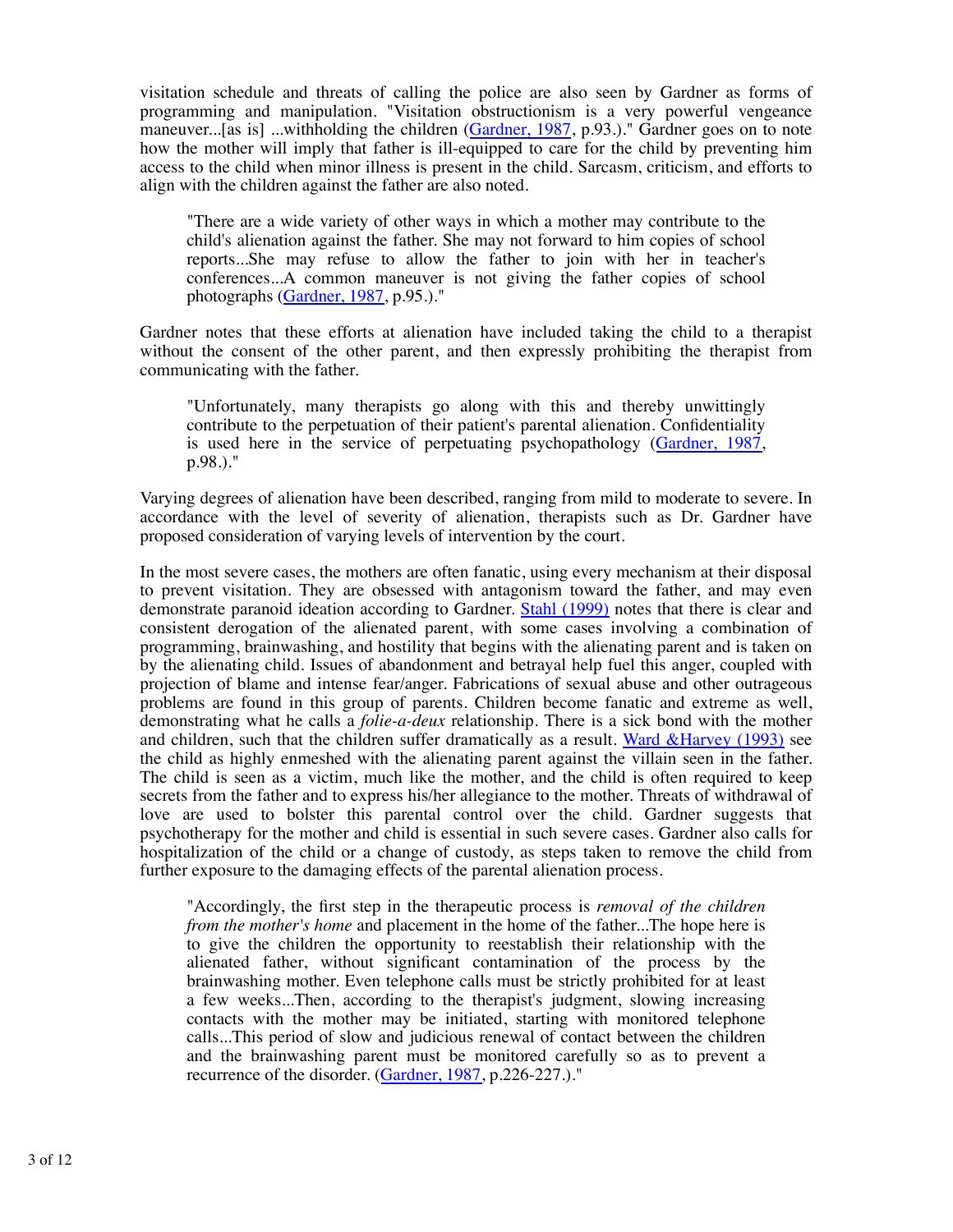Some have questioned the value and wisdom of Gardner's suggestion for a "parentectomy" in such severe cases of parental alienation (e.g., Williams, 1990; Isman, 1996; Mauzerall et al., 1997; Poliacoff, 2000; Wood, 1994), arguing that the "cure" is worse and more detrimental than the "disease." A more cautious approach would be individually tailored for the specific needs of the case, but the recommendations might include court orders which establish greater structure and place limits on the alienating parent, court ordered therapy and case monitoring, and use of a special master or guardian ad litem to monitor compliance and report further developments to the court (Stahl, 1999). The goal is help the alienating parent understand the harmful effects of alienation, while working to address any underlying pathology which may fuel the alienation process. Stahl notes that only in the most critical of cases would there be support for a temporary disengagement with the alienating parent.

The moderate cases have mothers who appear as less fanatic but still quite enraged. Stahl (1999) suggests that these parents are quite angry and often vengeful in their behavior toward the other parent. They feel hurt, and expect the child to take sides and be loyal to them over their relationship with the other parent. Stahl agrees with Gardner in noting that moderate alienating parents will work very hard to prevent visitation and to interfere with the quality of the relationship between the father and the child. They are unreceptive to complying with court orders but will do so minimally to avoid negative legal consequences. They may still bring up sexual abuse allegations, but they can differentiate between preposterous claims and those that may have some validity. They seem to delight in hearing negative news about the other parent and they communicate their dislike of visitation arrangements. They often refuse to speak to the other parent and may make derogatory remarks about them to the child. They will hold fast to their view of needing to protect the children from this other parent and see the other parent as untrustworthy, yet appear more subtle in their expression of these views with the child, friends, or therapist. The children from this system will mirror the level of severity, and like the mother, appear less fanatic but still guarded and prone to acting out. Like other high-conflict families (Johnston & Campbell, 1988; Johnston & Roseby, 1997), there will be a high level of anxiety, splitting, insecurity, and distortion, with one parent set up as the good parent and the other as the bad parent. Children will have difficulty in integrating positive and negative images of each parent, but this will be less pronounced than is apparent in the severe alienation family system (Stahl, 1999). These cases call for interventions that are less drastic than the severe cases. A change of custody may still be considered, at least for a temporary measure (Ward & Harvey, 1993). Gardner suggests that therapy be conducted by one therapist working with both parents and the children. The therapist should be court-appointed. The therapist will work to reduce the overprotective and controlling efforts of the alienating mother, while empowering the children to take care of themselves. The therapist will help the children appreciate the value and need for visitation with the father, and will work to use increased visitation time to facilitate a more effective interaction between them. This experience is monitored and helps the child to confront the false assumptions they have held, and to learn new and more adaptive methods of relating to the father.

Finally, the mild cases of parental alienation tend to be more focused and limited in scope. Gardner suggests that these parents have a more healthy bond with the children and are able to recognize that alienation from the father is not in the best interests of the child. They are more willing to take a conciliatory approach to the father's requests. They may still have little regard for the importance of visitation and tend to have difficulty tolerating the presence of the other parent at events important to the child. Stahl (1999) suggests that these cases will involve subtle attempts at turning the child against the other parent and drawing the child into the alienating parent's viewpoint. This may involve conscious and unconscious actions. The main motive may be for the parent to look better in the eyes of the child. In most cases, Stahl suggests, the results of this family dynamic will be a slight increase in loyalty conflicts and anxiety but no fundamental change in the child's own view of the alienated parent. Intervention for this group tends to be focused on specific issues, seeking to balance out the communications and dynamics. Family systems work is done to overcome the divorce impasse which may fuel the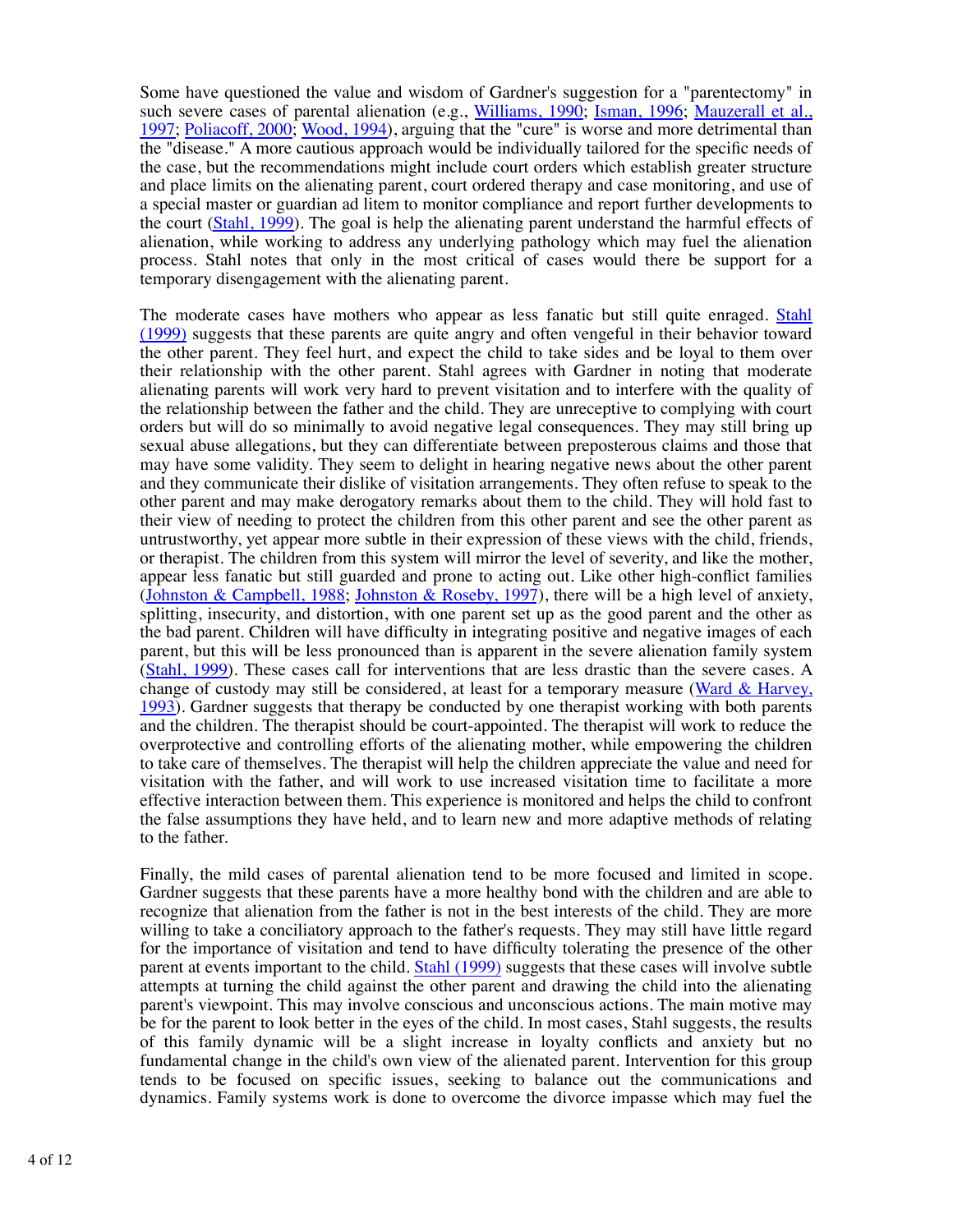alienation.

According to authors such as  $Gardner$  (1987) and Ward & Harvey (1993), the problems associated with the process of parental alienation tend to take on a life of their own, and unless dramatic interventions are adopted, the ongoing conflicts and undermining of parental value can serious endanger the mental health of the child. The emotional bond of the parent and the child is disrupted and in some cases destroyed, causing irretrievable damage to the child's overall development. The child is cast into the role of a "loyalty bind", having to choose which parent they love more. Cartwright (1994) notes that prolonged alienation of the child may trigger other forms of mental illness and that slow judgments by the courts tend to exacerbate the problems. In keeping with recommendations from Gardner, this evidence points to the importance of prompt and effective interventions in such cases.

Stahl (1999) reports that the children who are most susceptible to alienation are the more passive and dependent children, or the children who feel a strong need to psychologically care for the alienating parent. The child and alienating parent share a sense of moral outrage and there is a fusion of feelings between them. While noting that there is a plethora of research studies in this area, Stahl suggests that the clinical descriptions which have found their way into the professional and legal literature offer some useful guidelines for consideration in custody decisions. Long-term effects of alienation left unchecked may lead to various pathological symptoms, which include but are not limited to:

- splitting in their relationships
- difficulties in forming intimate relationships
- a lack of ability to tolerate anger or hostility in relationships
- psychosomatic symptoms and sleep or eating disorders
- psychological vulnerability and dependency
- conflicts with authority figures
- and, an unhealthy sense of entitlement for one's rage that leads to social alienation in general.

It is also important to understand something of the **family process of enmeshment**. While the literature does not often incorporate discussion of this topic into descriptions of parental alienation, it would appear that enmeshment and overidentification of the child or children with one parent may significantly contribute to the level and intensity of observed alienation processes. The term enmeshment has been widely used in the family therapy literature since it was popularized by the work of Salvador Minuchin (1978). Describing psychosomatic families, Minuchin and his colleagues outlined the impact of four disruptive family dynamics: enmeshment, overprotectiveness, rigidity, and lack of conflict resolution methods. The offspring in these families included anorexic girls who were so caught up in the family pathology that they were unable to differentiate themselves and were locked into an illness that reflected the family disorder. They were trapped in rigid roles with their other family members and they were treated in such an overprotective manner so as to make a virtual moat around the family system which blocked out the outside world. Attempts to penetrate these protective walls were rebuffed, leaving no opportunity for corrective feedback, new learnings, or breaking the suffocating mold that held the members captive.

"*Enmeshment* refers to an extreme form of proximity and intensity in family interactions...In a highly enmeshed, overinvolved family, changes within one family member or in the relationship between two family members reverberate throughout the system...On an individual level, interpersonal differentiation in an enmeshed system is poor...in enmeshed families the individual gets lost in the system. The boundaries that define individual autonomy are so weak that functioning in individually differentiated ways is radically handicapped (Minuchin, et al, 1978, p.30)."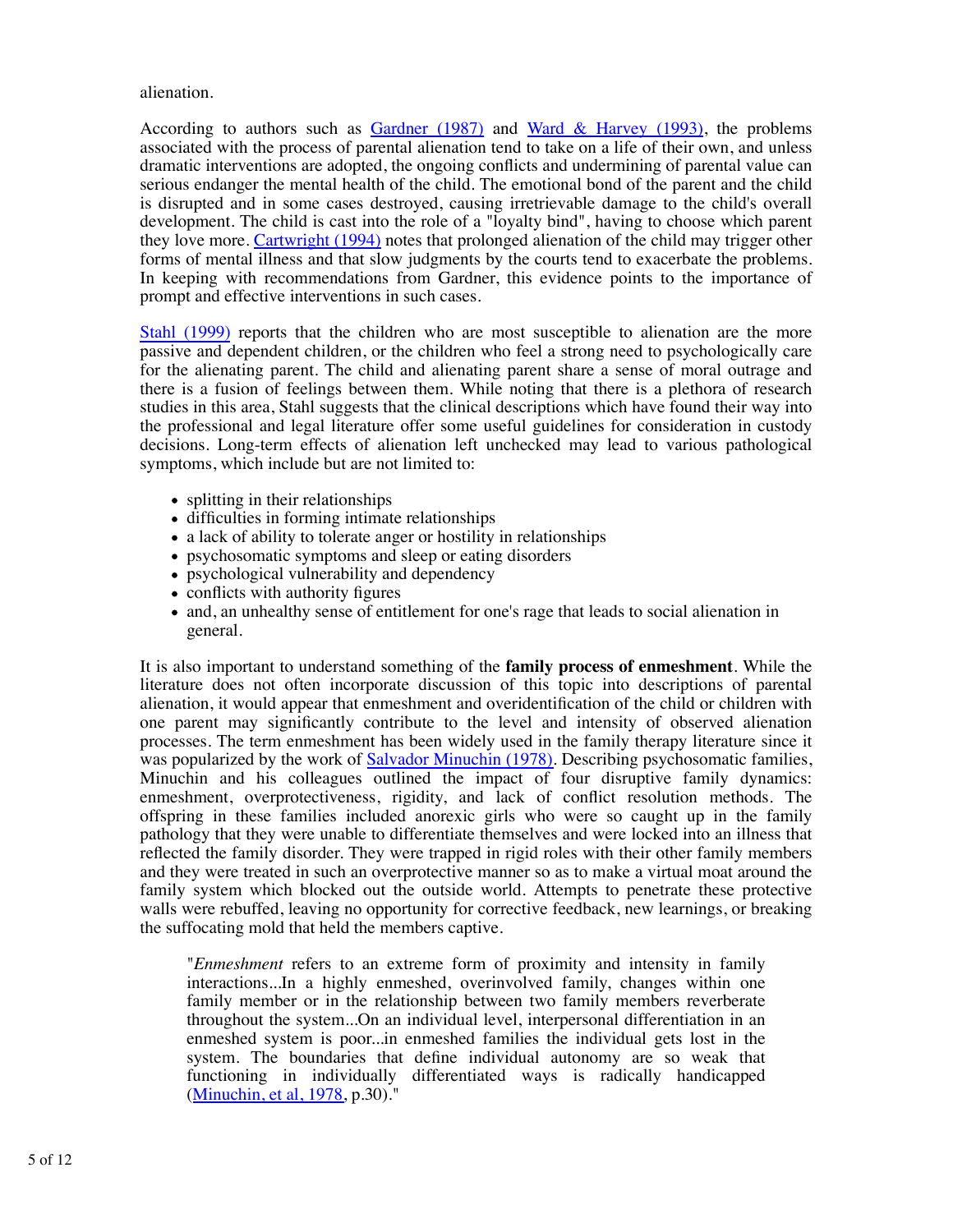Minuchin described the lack of clear ego boundaries between family members which produced a form of fusion, a condition that interfered with a clear sense of self as apart from the family while still being a part of the family. Taken with the family failure to have suitable means for conflict resolution, Minuchin traced how the family system contributed to the production of psychopathology in the members and how it was unable to move forward to more healthy and adaptive roles. From this seminal work, a large body of literature has emerged which has been most influential in the family therapy world. As with parental alienation described above, varying levels and degrees of enmeshment may occur, ranging from mild and isolated elements of enmeshment to more pathological and pervasive features. In divorcing families, the impact of enmeshment can become more pronounced as the normal balancing influence of the other parent is gradually diminished. Much like parental alienation, the phenomenon of enmeshment may be found in varying degrees of intensity, with corresponding degrees of negative impact on child development.

A number of recent publications have advanced the concept of enmeshment and improved our methods of assessment and treatment for problems of family enmeshment (e.g., Blair, 1996; Ellis, 1994; Perosa & Perosa, 1993; Rogers, 1983; and Verheij, 1982). One may conceptualize this problem as a form of being too close, where identity fusion between parent and child is merged and it is difficult to tell where one begins and the other leaves off. In this unhealthy dynamic, the child is unable to establish a clear identity apart from the parent, such that actions of the child so significantly impact the apparent well-being of the parent that the child is held captive to a role reversal and caretaker role, subsuming their own identity and needs to those of the parent. Problems of this sort contribute to a myriad of developmental disturbances in the children of such families (Anderson & Coyne, 1991; Bebbington & Delemos, 1996; Cummings, 1994; Fullinwider & Jacobvitz, 1993; Koontz, 1983; Perosa & Perosa, 1993; Schupak-Neuberg & Nemeroff, 1993; Shean & Lease, 1991; Waring and Patton, 1984). This may include a number of forms of psychopathology (e.g., eating disorders, drug abuse) and psychosomatic or psychophysiological disorders (e.g., chronic pain, headaches, gastrointestinal disorders). Research has demonstrated that the model originally developed by Minuchin holds true in terms of an established relationship between enmeshment and these various problems. The phenomenon can be studied through observation of interactions and even more recently through self-report measures of family functioning.

When this disturbance appears, the family dysfunction resonates throughout the family system. It may even take on more pervasive elements by its multigenerational impact from grandparents, through parents, and on to the youngest children. Therapeutic intervention is a necessary first step, but this may fail due to premature termination when the treatment process gets too close to the pathology. Ellis (1994) describes examples of this resistance to treatment with case examples where the mother-child enmeshment led to the early withdrawal from treatment. As noted above, the long-term consequences of enmeshment left unchecked can be the development of serious emotional, developmental, and physical problems.

In one notable study, adolescents from such dysfunctional homes demonstrated limitations in their coping abilities and in their development of a personal identity (Perosa & Perosa, 1993). Dating relationships may be restricted and limitations in career exploration or development may also follow from the negative impact of mother-child enmeshment (Fullinwider  $\&$ Jacobvitz, 1993). When enmeshment has been present with one spouse from their family of origin, there tends to be restricted marital intimacies in the couple which appears to reflect the perpetuation of family dysfunction (Waring & Patton, 1984). Clearly, the pathology has the potential to transmit damaging messages and unhealthy family relations from one generation to the next and beyond.

Unhealthy fusion may be increased through the process of divorce (Isaacs, 1987) where any proclivity toward enmeshment is increased. However, the simple process of divorce does not in itself account for the ongoing impact of enmeshment (Zastowny & Lewis, 1989), such that the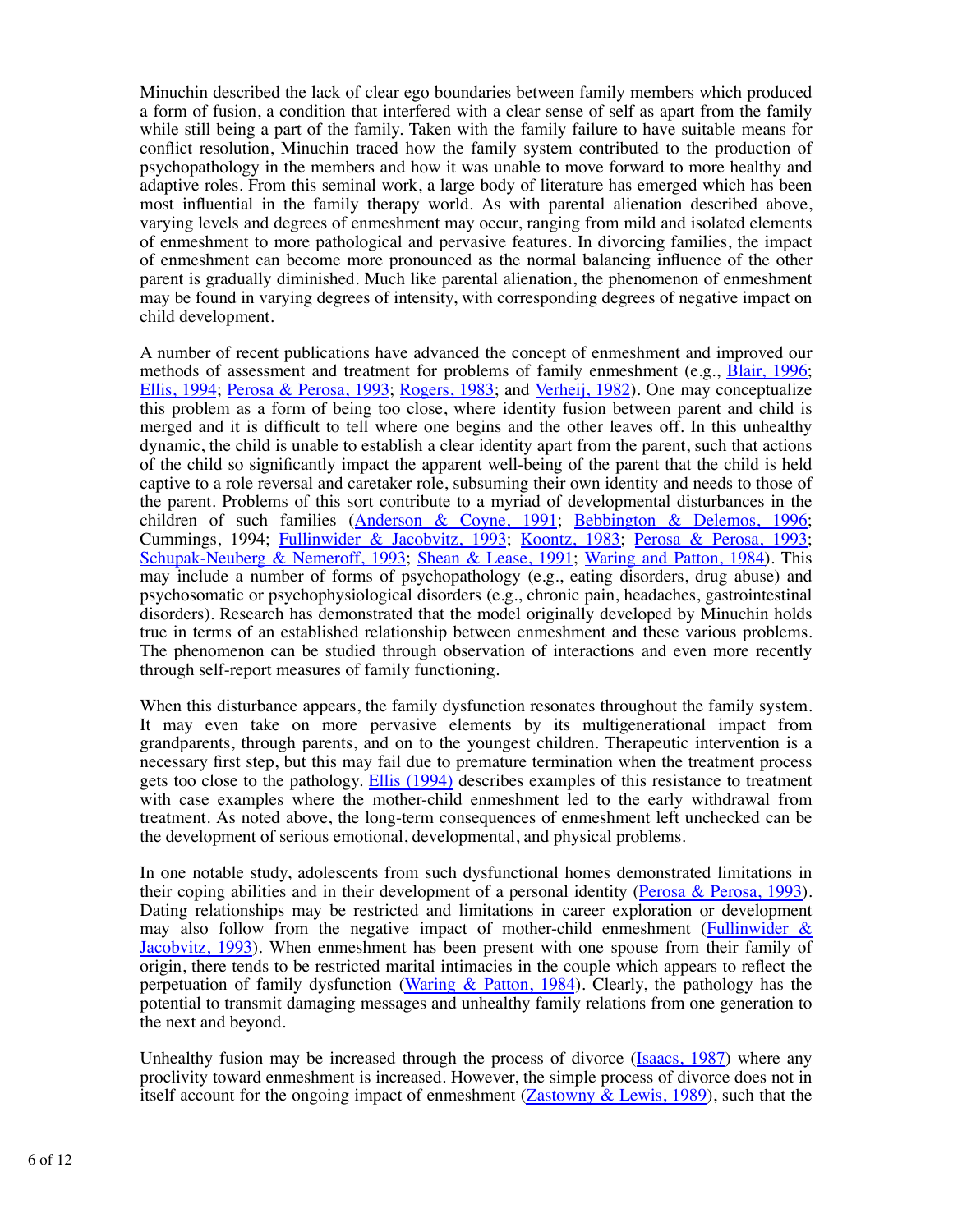deleterious effects of enmeshment exist independently and have a life of their own if they remain unchecked. The collusion, fusion, symbiosis, overconcern, and separation-individuation problems of enmeshment create a constant state of vigilance which maintains the boundaries between the internal and external world in a rather stable state of defense (Verheij, 1982). Families where *multigenerational enmeshment* exist face added pressures at points of crisis and tend to demonstrate even greater cohesion and growth-inhibiting controls over their members. Therapeutic intervention is considered essential in such families according to these authors.

# **Implications for Custody Evaluators:**

Taken together, the literature is very clear that enmeshment and parental alienation can produce extremely serious developmental consequences for persons caught in such dysfunctional family dynamics. The typical custody evaluator is often faced with the task of observing these clinical features in the divorced family system. Assessment of parental alienation or enmeshment is complicated by the fact that there are no specific or scientifically validated methods or scales for making this family evaluation. More general reliance on customary clinical tools such as interviews and psychological testing will only give the evaluator a piece of the puzzle at best. It may be possible to organize the data collected from these and other sources using the summary of common profiles that appear in the literature, and by comparison, offer a statement to the court as to the degree to which a given parent or a given family resembles the typologies listed by other authorities in the field. Plausible rival hypotheses must be given due consideration when the evaluator detects evidence of what might appear to be parental alienation features in a given case. The child's ambivalence towards a parent or their overt rejection of one parent may reflect several other factors, summarized by Poliacoff (2000) as:

- developmentally normal separation problems,
- deficits in the non-custodial parent's skills,
- oppositional behavior in the child,
- high-conflict divorce proceedings,
- other serious emotional or medical problems of one family member,
- child abuse and neglect,
- inappropriate, unpredictable, or violent behavior by one parent,
- incidental causes, such as the child's dislike of a parent's new roommate or lover,
- alienation by third parties,
- the child's unassisted manipulation of one or both parents, or
- fears for the absent parent's welfare.

Thus, consideration of these and other family features is a must when the evaluator wishes to document possible parental alienation or related family dysfunction. When the data do not converge, or when key elements are missing from the profile, even Gardner (1998) will agree that parental alienation syndrome is not the best label to describe the observed family problems.

Bricklin and Elliott (2000) suggest that the evaluator may become alert to parental alienation or other forms of distortion by attending to any and all "red flags" that arise in the course of the custody investigation. In their handbook, these authors refer to a concept called NBOAI - which stands for not-based-on-actual-interactions. These NBOAI signs will help the evaluator "to recognize situations in which a child is claiming to be true at a conscious level material which is likely not based on his or her actual interactions with the persons represented in the conscious position, but are more likely due to bribery, manipulation, intimidation, or a desire to save a parent seen as impaired." Examples of this would include responses which sound rehearsed; unasked-for-information too readily volunteered; responses given too quickly with hardly any pause between question and response; Bricklin BPS scores which are skewed to one championed parent; limited eye contact with the evaluator; and affect inconsistent with stated events. Defiant, cursing, silly behavior taken to extremes may be a signal of prompting and coaching, and less an indicator of one parent's lack of control. All of these examples should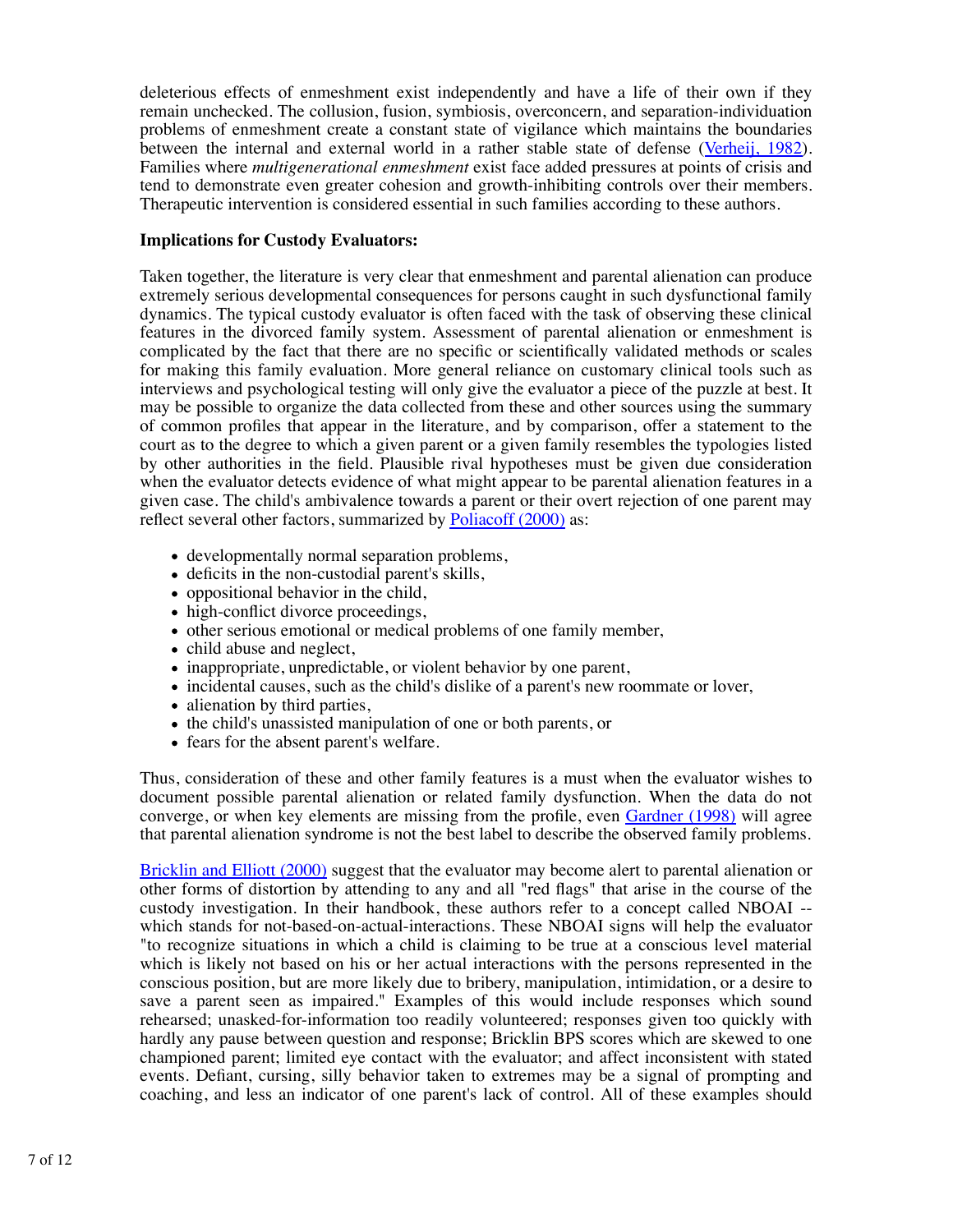lead the evaluator to consider parental alienation or other forms of distorted information emanating from the assessment with the child or children.

The task of assessment is made somewhat easier when extensive information is collected from a variety of sources. The common child custody evaluation practices of using psychological testing, individual clinical interviews with each of the parents and each of the children, as well as individual observations of the parents with the children will provide merely a starting point for this evaluation. **Bricklin and Elliott (2000)** concur that there is a need for additional observations of the child or children in interactions with both parents present. Where possible, this type of observation may afford the evaluator a chance to witness how the child greets and interacts with both parents collectively, then compare this with how the child relates to the parent in a one-on-one observation period. Information observations and more structured observations (e.g., Rybicki, 1991) may assist the evaluator in collecting this respective behavioral data. This may be accomplished in part by having extended clinical sessions wherein one parent completes psychological testing while the other parent interacts with the children, followed by points of overlapping observations where the children spend time with each parent individually, and with both parents in some collective situation. Additional collateral information must be collected from a variety of sources, including careful review of various documents and records, as well as directly contacting various collateral sources such as friends, family, neighbors, teachers, therapists, and others who have additional information about the parents, children, and family history. Where possible, reviewing family home movies or video, as well as photographs and other records of family relations will assist the evaluator in gaining some insight into family dynamics. And, clearly, a home visit becomes almost mandatory in order to further observe family relations in the respective households. Developing an evaluation data collection system that is consistent with prevailing professional standards (e.g., American Psychological Association, 1994; Ackerman & Ackerman, 1997; Clark, 1997; Skafte, 1985; Stahl, 1994) is imperative in order to amass the requisite data for determining the level and degree of alienation and/or enmeshment factors which may be present in a given family system. Adhering to these standards closely, and clearly specifying in advance the nature and types of evaluation processes will also serve reduce liability concerns in this uniquely litigious area.

### **Legal Status of Parental Alienation Syndrome Testimony:**

Expert testimony regarding concepts such as parental alienation syndrome is subject to judicial review according to standards set forth in the Federal Rules of Evidence, and in several legal precedent setting cases (Frye v. United States, 293 F. 1013, D.C. Cir. 1923; Daubert v. Merrell Dow Pharmaceuticals, Inc., 113 S. Ct. 2786, 1993; Kumho Tire Co. v. Carmichael, 119 S. Ct. 1167 1999). Using these standards, authors such as Poliacoff (2000) contend that Gardner and others have failed to demonstrate that the parental alienation syndrome meets these criteria for admissibility. He argues that the theoretical concepts of parental alienation syndrome lack empirical validation, rely too heavily on reverse logic to demonstrate causality, and fail to meet expectations for peer review. Bricklin and Elliott (2000) join with Gardner (2000) to cite over fifty articles on the PAS which have appeared in peer-reviewed journals. These authors note that parental alienation is a bona fide form of family dysfunction, listing eight core symptoms which appear in the child and which serve to define the syndrome, including:

- 1. A campaign of denigration
- 2. Weak, absurd, or frivolous rationalizations for the deprecation
- 3. Lack of ambivalence
- 4. The "independent-thinker" phenomenon
- 5. Reflexive support of the alienating parent in the parental conflict
- 6. Absence of guilt over cruelty to and/or exploitation of the alienated parent
- 7. The presence of borrowed scenarios
- 8. Spread of animosity to the friends and/or extended family of the alienated parent.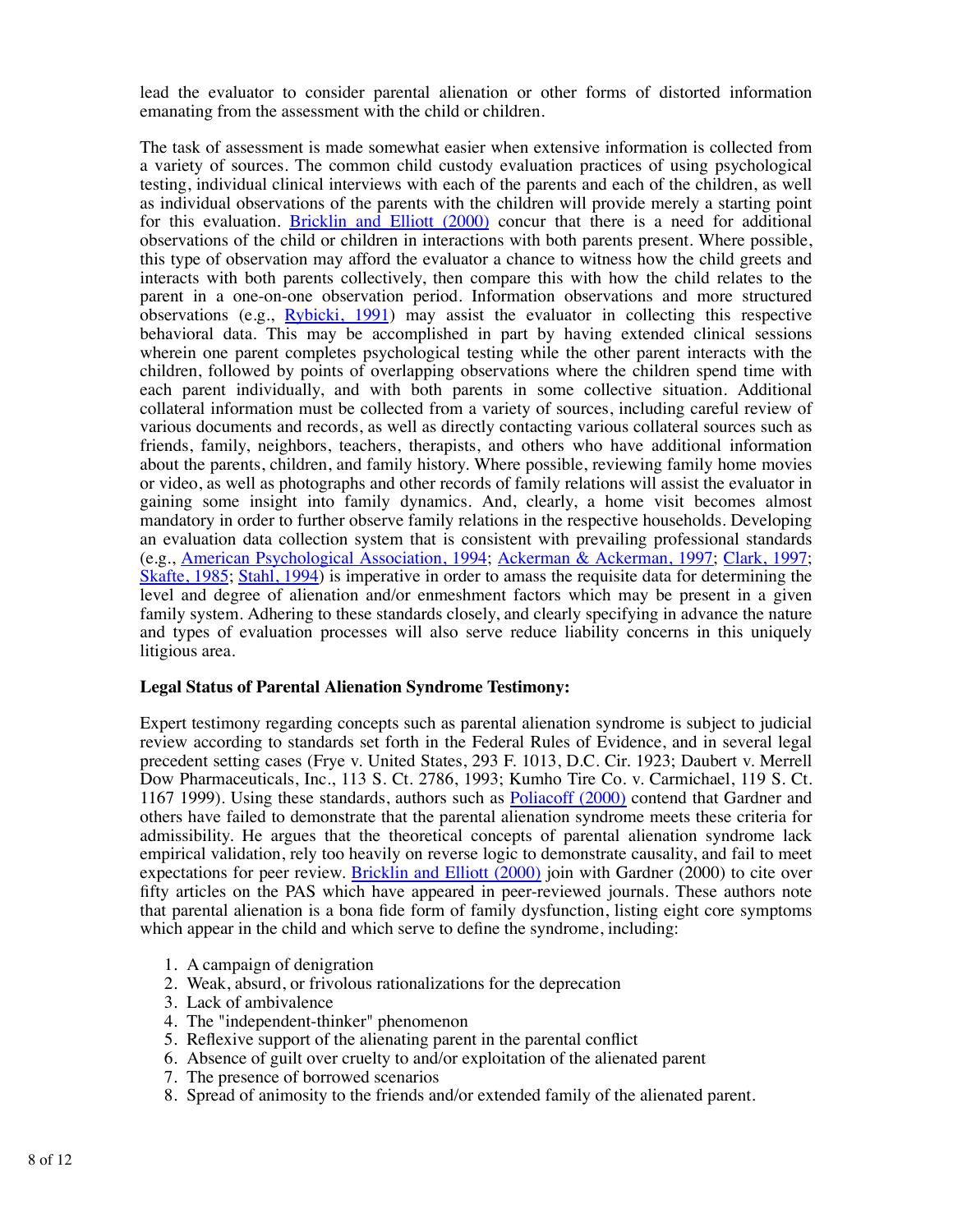Poliacoff (2000) argues further that reliability and validity have not been established with regard to use of the term parental alienation syndrome, nor have the various levels of PAS been clearly delineated. He cites somewhat dated cases in Florida (e.g., In the Interest of T.M.W., 553 So. 2nd 260, FL. Dist. Ct. App., 1988) that have adopted this position and refused to allow testimony around PAS claiming that it lacks general professional acceptance. Yet, by using more specific criteria such as those listed above, Gardner (2000) contends that the specific syndrome can be diagnosed, and that failing to meet all eight criteria may still detect elements of parental alienation that are noteworthy. More recent caselaw in Wisconsin (Weiderholt v. Fischer, 485 N.W. 2nd 442, Wis.Ct. App. 1992) joins with this perspective in ruling that there is at least "limited research data" to support the parental alienation syndrome concept and its recommended forms of intervention. Bricklin and Elliott (2000) note that there are now about thirty-eight legal rulings in which the parental alienation syndrome has been recognized (for update see www.rgardner.com/refs/pas), adding further weight to their contention that the PAS is a useful clinical description for assisting the court in making custody recommendations. These authors concur with Krauss and Sales (2000) who suggest that Daubert standards have not yet and probably will not make much difference to admissible evidence in the child custody domain.

Thus, while debate within the literature continues to address such issues, the court system still relies upon expert testimony regarding such pivotal concepts as parental alienation and enmeshment. It is possible for the evaluator to operate within professional and ethical guidelines by articulating both sides in this debate, and offering cogent reasoning for the position that they adopt. Perhaps the most ethical and appropriate position to adopt is one that sidesteps the debate over the syndrome and instead relies on specific observations and forms of clinical evidence, presented in an orderly fashion in the report or trial testimony, allowing the judge and trier of fact to consider the weight and impact of these dynamics on the best interests of the child. This approach is clear and honest, and falls within Daubert standards. Regardless of the final outcome of the debate over syndrome diagnoses (e.g. Rotgers and Barrett, 1996), the fact remains that experts may continue to testify as to observed family dynamics which have merit in making child custody decisions. Continued research is needed, and the best informed custody evaluator will be most helpful to the court.

### **References**

Ackerman, M.J., and Ackerman, M.C. (1997). Custody evaluation practices: A survey of experienced professionals (revisited). *Professional Psychology: Research & Practice, 28* (2), 137-147.

American Psychological Association. (1994). Guidelines for child custody evaluations in divorce proceedings. *American Psychologist, 49*, 677-680

Anderson, B.J., and Coyne, J. (1991). "Miscarried helping" in the families of children and adolescents with chronic diseases. In J. H. Johnson and S.B. Johnson (Eds.) *Advances in Child Health Psychology.* Gainesville, FL : Univ. of Florida Press.

Bebbington, P., and Delemos, I. (1996). Pain in the family. *Journal of Psychosomatic Research, 40* (5), 451-456.

Blair, C. (1996). The Edinburgh Family Scale: A new measure of family functioning. *International Journal of Methods in Psychiatric Research, 6* (1), 15-22.

Bricklin, B., Elliott, G. (2000). Further reflections on the parental alienation syndrome. *The Custody Newsletter, 21*, 20-23.

Cartwright, G.F. (1993). Expanding the parameters of parental alienation syndrome. *American*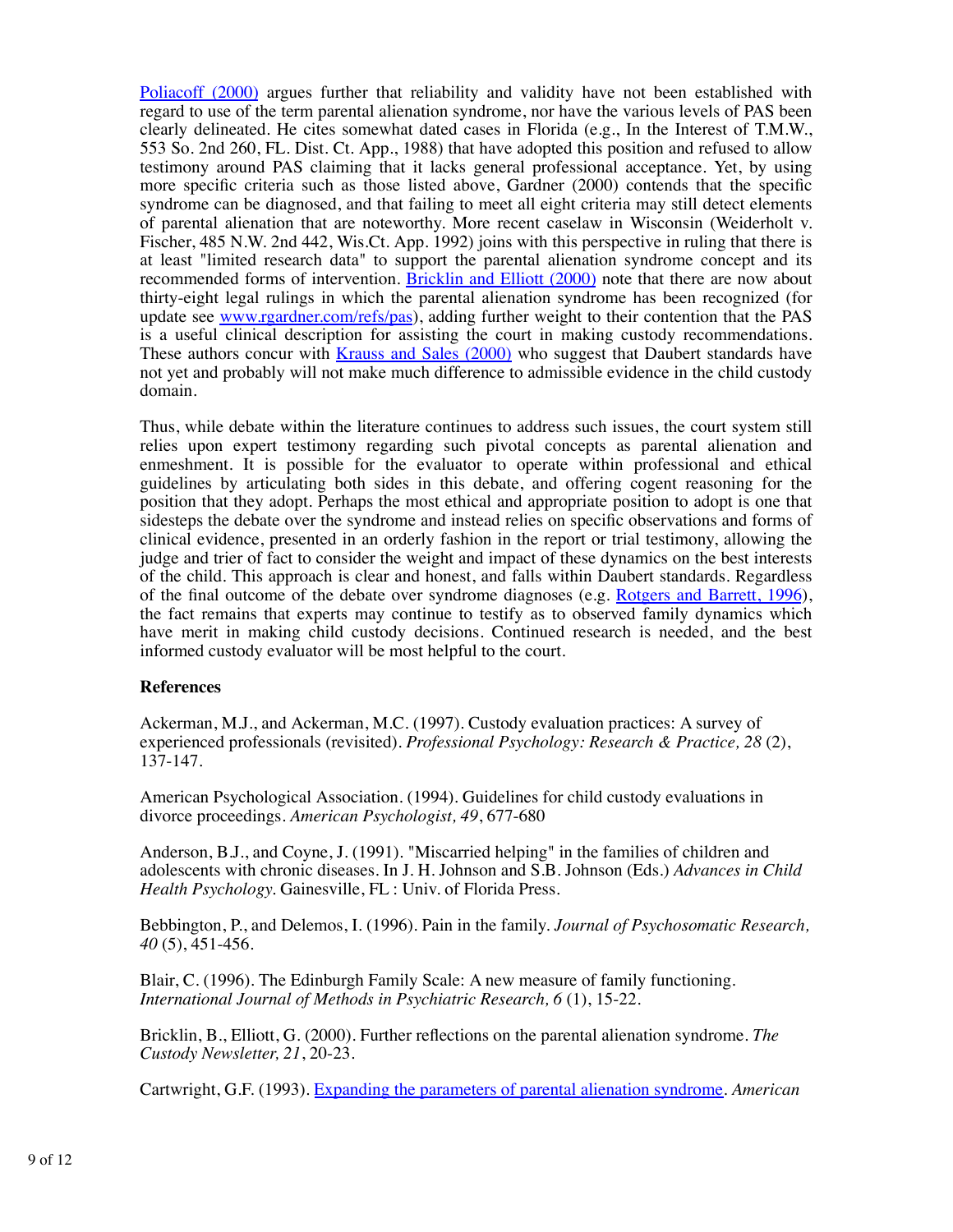*Journal of Family Therapy, 21* (3), 205-215.

Clark, B. (1997). Nuts and bolts of the child custody evaluation: Part I, Essential components of the custody evaluation. Paper presented at the Joint ABA/APA Conference on Children, Divorce, and Custody. Los Angeles, California.

Clawar, S.S., and Rivlin, B.V. (1991). *Children held hostage: Dealing with programmed and brainwashed children.* Chicago: American Bar Association.

Cummings, E.M. (1994). Marital conflict and children's functioning. *Social Development, 3* (1), 16-36.

Dallam, S. (1998). The evidence for parental alienation syndrome: An examination of Gardner's theories and opinions. *Treating Abuse Today*, March/April, 25-34.

Dunne, J., and Hedrick, M. (1994). The parental alienation syndrome: An analysis of sixteen selected cases. *Journal of Divorce and Remarriage, 21* (3-4), 21-38.

Ellis, L. (1994). Psychic diffusion and captive minds: The possibilities for limitations of therapy with children of invasive mothers. *Journal of Child Psychotherapy, 20* (2), 243-266.

Fullinwider, B.N., and Jacobvitz, D.B. (1993).The transition to young adulthood: Generational boundary dissolution and female identity development. *Family Process, 32* (1), 87-103.

Garber, B.D. (1996). Alternatives to parental alienation: Acknowledging the broader scope of children's emotional difficulties during parental separation and divorce. *New Hampshire Bar Journal*, 51-54.

Gardner, R.A. (1987). *The parental alienation syndrome and the differentiation between fabricated and genuine child sex abuse.* Cresskill, N.J.: CreativeTherapeutics.

Gardner, R.A. (1992a). *The parental alienation syndrome.* Cresskill, N.J.: CreativeTherapeutics.

Gardner, R.A. (1992b). *True and false accusations of child sex abuse.* Cresskill, N.J.: CreativeTherapeutics.

Gardner, R.A. (1998). *The parental alienation syndrome, second edition*. Cresskill, N.J.: CreativeTherapeutics.

Hysjulien, C., Wood, B., and Benjamin, G.A. (1994). Child custody evaluations: A review of methods used in litigation and alternative dispute resolution. *Family and Conciliation Courts Review, 32* (4), 466-489.

Isaacs, M.B. (1987). Dysfunctional arrangements in divorcing families. *Family Therapy Collections*, *23*, 47-60.

Isman, D. (1996). Gardner's witch-hunt. *UC Davis Journal of Juvenile Law and Policy*, Fall issue, p. 12.

Johnston, J.R., Kline, M., and Tschann, J.M. (1989). Ongoing post-divorce conflict: Effects of joint custody and frequent access. *American Journal of Orthopsychiatry*, 59(4), 576-592.

Johnston, J. (1993). Children of divorce who refuse visitation. In J.H. Bray and C. Depner (Eds.), *Nonresidential parenting: New vistas for family living* (pp. 109-135). Newbury Park, CA: Sage.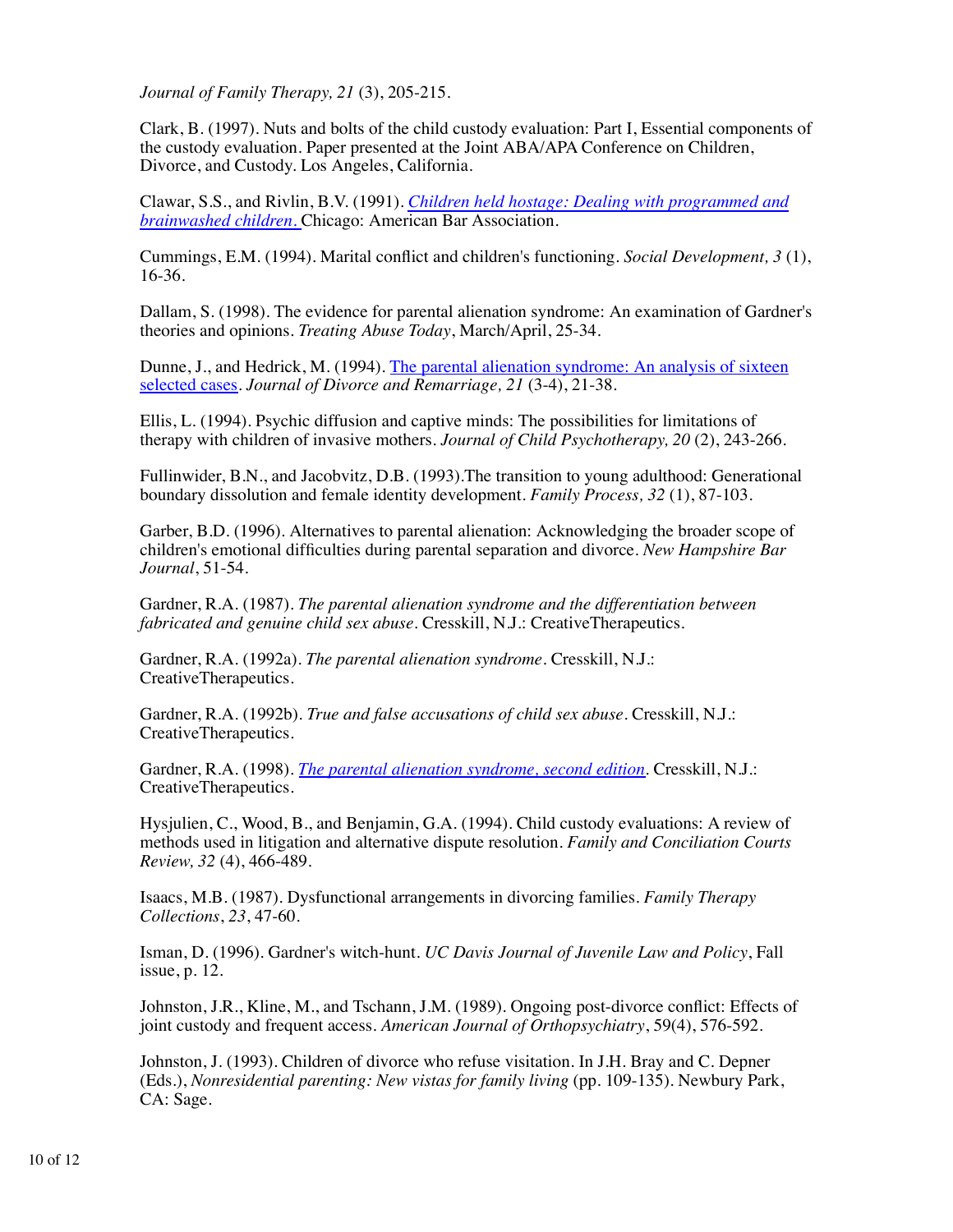Johnston, J. (1994). High-conflict divorce. *The Future of Children, 4*(1), 165-182.

Johnston, J., and Campbell, L. (1988). *Impasses of divorce: The dynamics and resolution of family conflict*. New York: Free Press.

Johnston, J., and Roseby, V. (1997). *In the name of the child*. New York: Free Press.

Koontz, J.(1983). Discovering the relevant metaphor: Diagnosis and treatment of a child with headache. *Family Therapy, 10* (3), 283-288.

Krauss, D.A. and Sales, B.D. (2000). The problem of "helpfulness" in applying Daubert to expert testimony: Child custody determinations in family law an an exemplar. *Psychology, Public Policy, and Law, 5*(1), 78-99

Lund, M. (1995). A therapist's view of parental alienation syndrome. *Family and Conciliation Courts Review*, *33* (3), 308-316.

Mauzerall, H., Young, P., and Alsaker-Burke, D. (1997). Protecting the children of high conflict divorce. *Idaho Law Review, 33*(2), 291-332.

Minuchin, S., Rosman, B. L., and Baker, L. (1978). *Psychosomatic Families: Anorexia Nervosa in Context.* Cambridge, MA : Harvard University Press.

Nicholas, L. (1997). Does parental alienation syndrome exist? Paper presented at the annual meeting of the American College of Forensic Psychology, San Francisco, CA.

Perosa, S.L., and Perosa, L.M. (1993). Relationships among Minuchin's structural family model, identity achievement, and coping style. *Journal of Counseling Psychology, 40* (4), 479-489.

Poliacoff, J.H. (2000). Parental alienation syndrome: Frye v. Gardner in the family courts. *The Custody Newsletter, 21*, 6-19.

Rand, D.C. (1997). The spectrum of parental alienation syndrome. *American Journal of Forensic Psychology*, *15* (3), 23-52.

Rogers, C.C. (1983). Developmental of a self-report measure of enmeshment. *Dissertation Abstracts International, 43* (7-B), 2355.

Rotgers, F., and Barrett, D. (1996). Daubert v. Merrell Dow and expert testimony by clinical psychologists: Implications and recommendations for pratice. *Professional Psychology: Research and Practic*e, 467-474.

Rybicki, D.J. (1991). Observational methods in custody evaluations. *The Custody Newsletter, 3*,  $2-3.$ 

Schupak-Neuberg, E., and Nemeroff, C.J. (1993). Disturbances in identity and self-regulation in bulimia nervosa: Implications for a metaphorical perspective of "body as self." *International Journal of Eating Disorders*, *13* (4), 335-347.

Shean, G., and Lease, C. (1991). The relationship between interaction patterns and agoraphobic fears among college students. *Journal of Psychology, 125*(3), 271-278.

Skafte, D. (1985). *Child custody evaluation: A practical guide*. Beverly Hills, CA: Sage.

Stahl, P. (1994). *Conducting child custody evaluations: A comprehensive guide*. Thousand